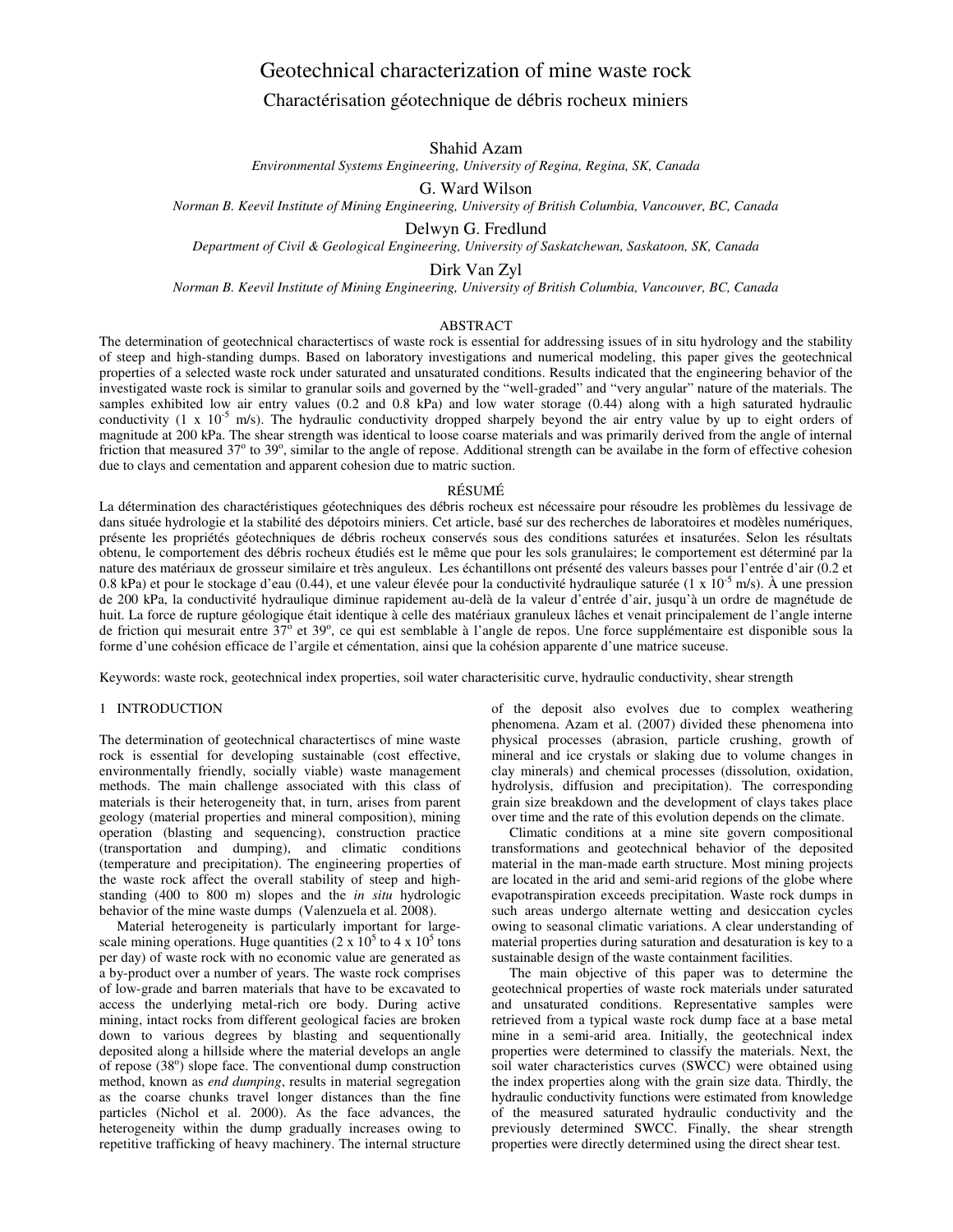#### 2 RESEARCH METHODOLOGY

#### 2.1 *Geotechnical Index Properties*

The geotechnical index properties were determined to classify the investigated materials and for use in the determination of unsaturated soil behavior. First, the specific gravity (Gs) was determined according to the ASTM Standard Test Method for Specific Gravity of Soil Solids by Water Pycnometer (D 854- 06). Next, the grain size distribution analyses were performed according to the ASTM Standard Test Method for Particle-Size Analysis of Soils (D 422-63(2007)). For sieve analysis, material coarser than 19.1 mm was removed and approximately 2000 g of the remainder waste rock sample was allowed to pass through a series of sieves. The hydrometer analysis was conducted using 50 g of material finer than 0.075 mm. Finally, the consistency limits were determined according to the ASTM Standard Test Method For Liquid Limit, Plastic Limit and Plasticity Index of Soils (D 4318-05).

#### 2.2 *Soil Water Characteristics Curves*

The soil water characteristics curves were determined using the geotechnical index properties  $(w, Gs, and \gamma_d)$  along with the best fit of the measured grain size distribution data (Fredlund et al. 2002). The water content and dry unit weight pertained to the saturated hydraulic conductivity tests, described below. The measured grain size distribution data were fitted according to the unimodal equation given by Fredlund et al. (2000). The computer software of SoilVision Systems Inc. was used for SWCC estimation. Based on a physico-empirical approach, the software divided the GSD into uniform particle sizes, each size assigned an individual SWCC from the database of measured SWCC, and all summed to develop the entire curve.

#### 2.3 *Hydraulic Conductivity Functions*

The unsaturated hydraulic conductivity functions were determined according to the method described by Fredlund et al. (1994) using the computer software of SoilVision Systems Inc. This method requires various parameters obtained from the SWCC and *ksat* data as input. For this purpose, the SWCC was re-estimated through the continuous mathematical function developed by Fredlund and Xing (1994). Further, the saturated hydraulic conductivity was measured in a stainless steel permeameter (105 mm high and 145 mm internal diameter) using the falling head method. The mold was filled with the thoroughly mixed waste rock materials weighing approximately 1350 g. The top and base plates were sealed using rubber 'O' rings and the former plate was connected to a 100 mL calibrated burette (700 mm high and 15 mm diameter). The air bubbles were removed from both the permeameter and the graduated burette. A control valve regulated downward water flow from the graduated burette through the specimen under a hydraulic gradient of  $1 \pm 0.5$ .

#### 2.4 *Shear Strength Properties*

The shear strength properties were obtained according to the ASTM Standard Test Method for Direct Shear Test of Soils under Consolidated Drained Conditions (D3080-04) using a 100 mm x 100 mm x 45 mm shear box. To minimize the effect of mold size, material finer than 4.75 mm was discarded. The remainder was placed between two saturated porous stones up to a thickness of about 30 mm. Each specimen was saturated with distilled water and allowed to drain under a vertical seating stress of 10 kPa. The tests were performed under normal stresses (22, 44, and 88 kPa) corresponding to those at dump faces and using a strain rate of 0.05 mm/min. The test data were collected using an automated data acquisition system.

#### 3 RESULTS AND DISCUSSION

#### 3.1 *Geotechnical Index Properties*

Table 1 gives the geotechnical index properties of the waste rock samples. The specific gravity measured  $2.8 \pm 0.05$  thereby indicating the possible presence of clays and heavier than sandlike materials in the investigated waste rock. This is supported by the consistency limits that indicated the existence of some water adsorbing capacity in the materials. In particular, the liquid limit and plasticity index data for TP 1.3 was found to be about twice that of the other two samples.

Table 1. Summary of geotechnical index properties

| Property              | TP 1.1 | TP 1.3 | TP 2.1 |
|-----------------------|--------|--------|--------|
| Gs                    | 2.80   | 2.83   | 2.78   |
| Liquid Limit $(\%)$   | 23     | 40     | 23     |
| Plastic Limit $(\% )$ | 18     | 30     | 17     |
| Plasticity Index (%)  | 5      | 10     | 6      |
| $-4.750$ mm $(\%)$    | 60.8   | 48.7   | 70.9   |
| $-0.074$ mm $(\%)$    | 13.7   | 12.3   | 11.0   |
| $-0.002$ mm $(\%)$    | 6.6    | 4.6    | 4.9    |
| $D_{10}$ (mm)         | 0.02   | 0.03   | 0.09   |
| $D_{30}$ (mm)         | 0.94   | 2.1    | 0.92   |
| $D_{60}$ (mm)         | 4.0    | 6.6    | 3.2    |
| $Cc^*$                | 11.0   | 22.2   | 2.9    |
| $Cu+$                 | 200    | 220    | 36     |
| USCS Symbol ‡         | SM-SC  | GМ     | SW-SC  |

\* Coefficient of Curvature, Cc =  $(D_{30})^2/(D_{10})(D_{60})$ 

 $\dagger$  Coefficient of Uniformity, Cu =  $D_{60}/D_{10}$ 

‡ Unified Soil Classification System

Figure 1 gives the grain size distribution of the investigated waste rock. All of the samples were found to be well-graded containing variable quantities of the following grain sizes: fine gravel (19 mm – 4.75 mm); coarse sand (4.75 mm – 2.0 mm); medium sand  $(2.0 \text{ mm} - 0.425 \text{ mm})$ ; fine sand  $(0.425 \text{ mm} -$ 0.075 mm); silt (0.075 mm – 0.002 mm); and clay (finer than 0.002 mm). The well-graded nature of the investigated materials is confirmed by the  $D_{10}$ ,  $D_{30}$ , and  $D_{60}$  values and the corresponding Cc and Cu values reported in Table 1. The various samples were classified as follows: TP 1.1, SM–SC (mixture of sand, silt, and clay); TP 1.3, GM (mixture of gravel, sand, and silt); and TP 2.1, SW-SC (well-graded mixture of gravel, sand and clay). Further, the clay size fraction in the samples, that measured  $5.5 \pm 1\%$ , generally correlated well with the consistency limits data given above.



Figure 1. Grain size distibution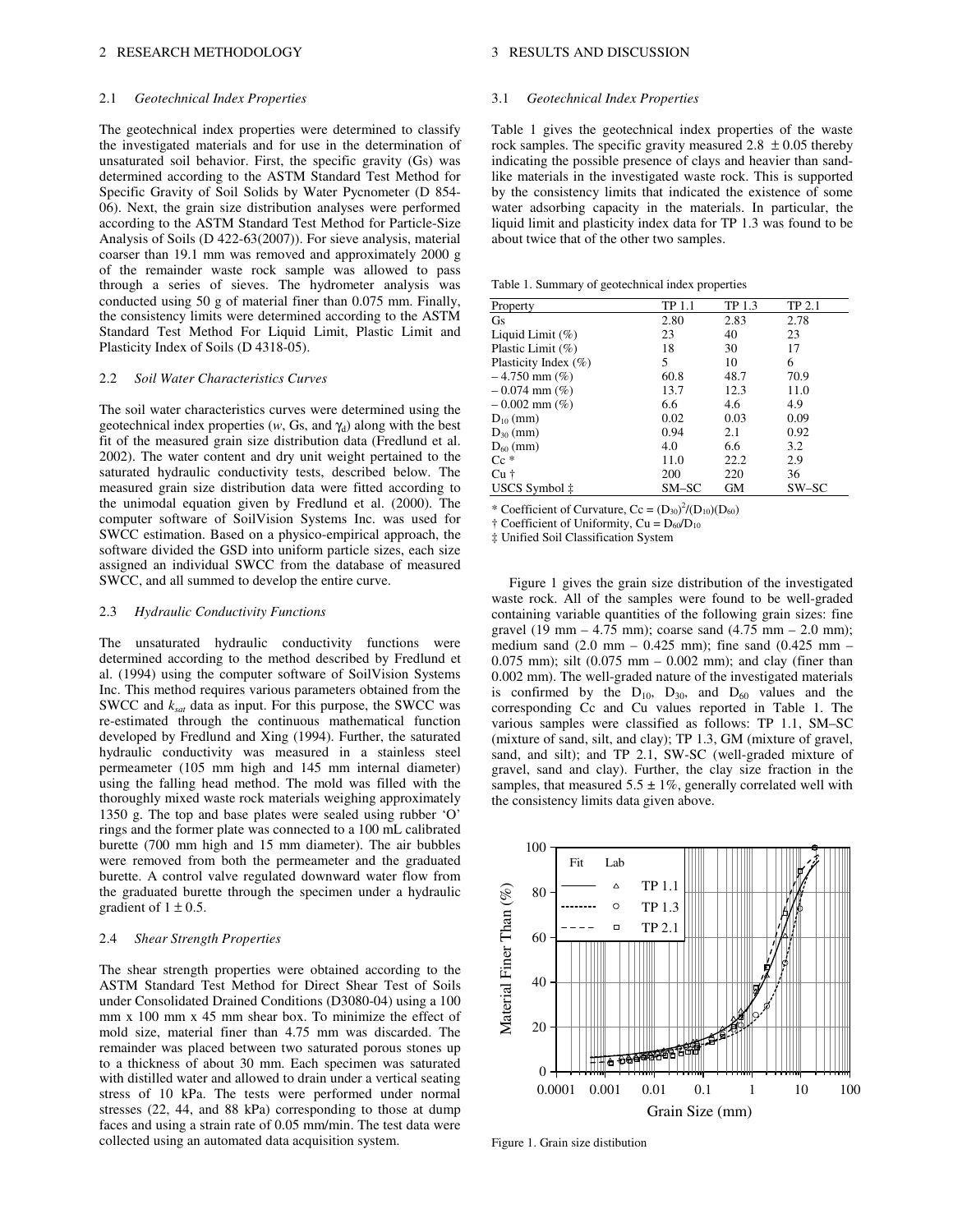Figure 2 provides a comparison of the properties of particles usually encountered in soils with that found in the investigated waste rock. The granular shapes of waste rock materials coarser than 4.75 mm are shown in Figure 2 (b). The waste rock particles are distinctly characterized as "Angular" to "Very Angular". The high angularity along with the high Cu (Table 1) is expected to govern the shear strength behavior of the investigated waste rock.



(a) Typical particle shapes in granular soils



(b) Material coarser than 4.75 mm in the investigated waste rock

Figure 2. Comparison of granular properties of soils and waste rock

#### 3.2 *Soil Water Characteristics Curves*

Figure 3 gives the SWCC for the investigated waste rock samples. The estimated SWCC data is summarized in Table 2. All of the samples exhibited a saturated volumetric water content (θs) equal to 0.44 and an air entry value (ψa) between 0.2 kPa and 0.8 kPa. Likewise, the residual water content  $(\theta r)$ values were found to fall between 0.26 to 0.30 with the corresponding residual matric suction ( $\psi$ r) of 1.5  $\pm$  1 kPa for all but one sample. The high  $\psi$ r for the TP 1.1 sample (that was found to be 60 kPa =  $0.6$  m of water) is attributed to the presence of slightly higher clay content in this sample (Table 1). Despite small variations, the SWCC data clearly indicated that the hydrological behavior of the investigated waste rock materials is similar to that of sandy soils usually encountered in geotechnical engineering practice. Such soils are characterized by low air entry and water storage values due to the low capillarity resulting from the large pore spaces in the material (Fredlund and Rahardjo 1993). Further, the estimated SWCC data for the investigated waste rock closely match the laboratory measured SWCC data for similar materials such as waste rock samples from an arid zone mine (Azam et al. 2007) and coarsegrained materials in residual soils (Indrawan et al. 2006).



Figure 3. Soil water characteristics curves

Table 2. Summary of soil water characteristics curves

| Property                                | TP1.1 | TP1.3 | TP 2-1 |
|-----------------------------------------|-------|-------|--------|
| Saturated Water Content, $\theta_s$     | 0.44  | 0.43  | 0.44   |
| Air Entry Value, $\Psi_a$ (kPa)         | 0.8   | 0.2   | 0.8    |
| Residual Water Content, $\theta_r$      | 0.3   | 0.26  | 0.28   |
| Residual Matric Suction, $\Psi_r$ (kPa) | 60    | 0.5   | 2.5    |

#### 3.3 *Hydraulic Conductivity Functions*

Table 3 gives the measured hydraulic conductivity and Figure 4 plots the hyraulic conductivity function. As expected, the measured saturated hydraulic conductivities were typical of granular materials. The samples generally kept the saurated hydraulic conductivity up to the air entry values beyond which the former dropped sharpely with increasing suction. For example at 200 kPa suction, the hydraulic conductivity reached  $10^{-11}$  m/s (for TP 1.1 and TP 1.3 samples) and  $10^{-13}$  for the TP 2.1 sample. Again, these data compare quite well with published data on similar materials.

Table 3. Summary of hydraulic conductivity tests

| Property                                         | TP1.1 | TP1.3 | TP 2.1 |
|--------------------------------------------------|-------|-------|--------|
| Dry Unit Weight, $\gamma_d$ (kg/m <sup>3</sup> ) | 1570  | 1562  | 1608   |
| Saturated hydraulic conductivity,                |       |       |        |
| $(m/s) \times 10^{-5}$                           |       |       | 13     |



Figure 4. Hydraulic conductivity functions